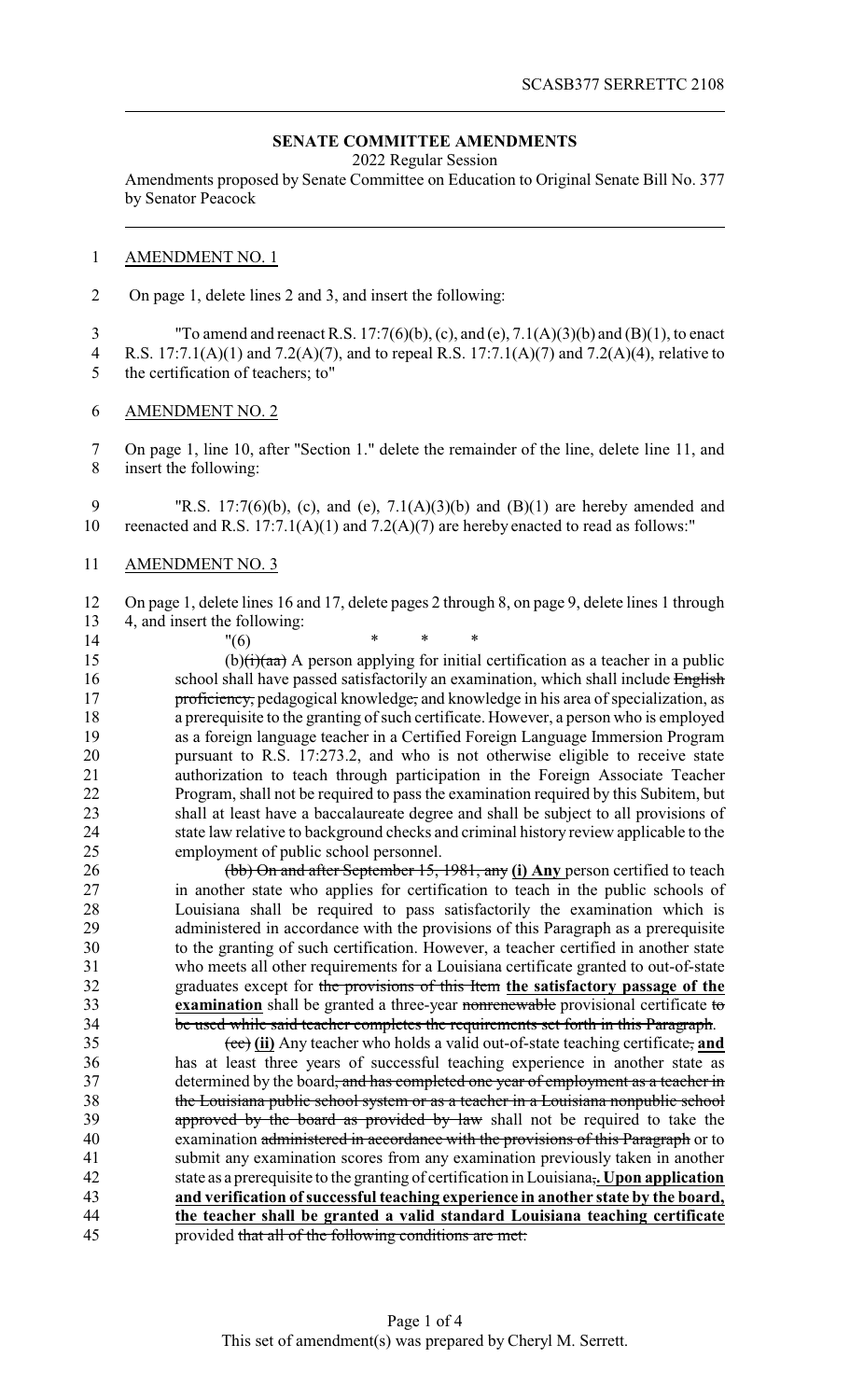(aaa) The **the** teacher meets all other requirements for **background checks and criminal history reviews** a Louisiana certificate as may be required by law and board policy.

 (bbb) The local superintendent or his designee of the public school system employing the teacher, the local superintendent of the school system operating the nonpublic school employing the teacher, if applicable, or, if not applicable, the principal of the approved nonpublic school employing the teacher has recommended 8 the teacher for employment for the following school year subject to the receipt of a<br>9 valid Louisiana teaching certificate valid Louisiana teaching certificate.

 (ccc) The local superintendent or his designee of the public school system employing the teacher, the local superintendent of the school system operating the **nonpublic school employing the teacher, if applicable, or, if not applicable, the** 13 principal of the approved nonpublic school employing the teacher has requested, on 14 behalf of the teacher, that the teacher be granted a valid Louisiana teaching certificate.

 (dd) **(iii)**The examination shall be administered to each student in a teacher education program at a public college or university in Louisiana prior to graduation and shall be administered to **other applicants**teachers certified in other states at any 19 time such examination is offered. The board shall prescribe other qualifications and requirements and shall consider other factors.

21 (ii)(iv) The state superintendent of education shall administer the aforementioned policy of the board. In such administration of **administering** the policy, the superintendent shall choose the appropriate testing instrument, shall 24 conduct all necessary research to validate the applicability of the instrument to teacher education programs within the state of Louisiana, and shall conduct all teacher education programs within the state of Louisiana, and shall conduct all necessary research to determine the level at which the examination is satisfactorily completed. During the conduct of the research and in the preparation of the testing instrument, the superintendent shall meet with and consider the suggestions of individual classroom teachers, representatives of teacher organizations, deans of education of the public colleges and universities of the state, and representatives of each of the governing boards for higher education.

32 (iii) **(v)** Any applicant seeking certification may apply for and take any required test or tests without limitation as to the frequency of applications or testing.

 (iv) **(vi)**The state superintendent of education shall annually submit a report 35 to the House Committee on Education and the Senate Committee on Education<br>36 to the examination administered pursuant to this Paragraph. Such report shall relative to the examination administered pursuant to this Paragraph. Such report shall include but not be limited to the following: the number of persons to whom the examination was administered; the educational background and teaching experience of such persons; the number of persons successfullycompleting the examination; the effectiveness of the examination; and any suggestions for improving the examination.

 (c) Any person who fails **holds at least a masters degree in the subject area in which he is seeking employment or any person who meets all other certification requirements except he failed** to successfully pass the original examination required by Subparagraph (b) of this Paragraph. but who meets all other examination required by Subparagraph (b) of this Paragraph, but who meets all other certification requirements and **but** who scored within ten percent of the score 47 required for passage on the original examination selected by the state superintendent of education, may be employed **as a teacher** for a period not to exceed one year **five years** in the following manner:

 (i) The state superintendent of education, upon receipt of a signed affidavit by the president and superintendent of the school board to which such person has applied for employment that there is no other applicant available for employment for a specific teaching position who has met the requirements of this Section **and who has agreed to participate in a mentorship program offered by the school board**, may issue an emergency teaching permit to such person. Such permit shall be in effect for not more than one year **five years** but may be renewed twice. Such renewal of the permit shall be accomplished in the same manner as the granting of the original permit. The granting of such emergency teaching permit shall in no way affect, reduce, or waive the requirement that the person successfully complete the aforementioned examination.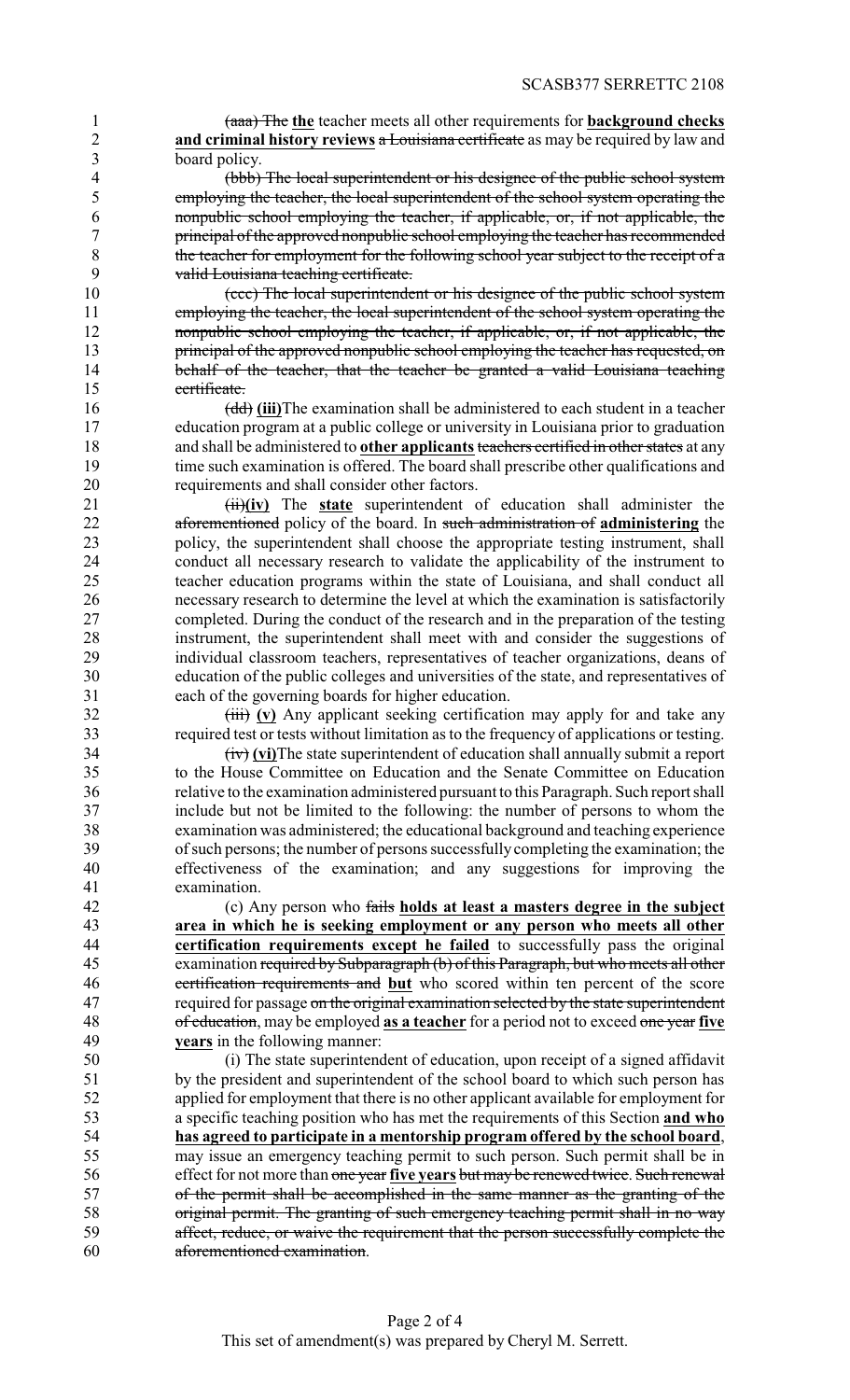**(ii)** At any time the person **who failed to pass the exam** successfully passes the examination**,** he **shall be certified and** may be employed on a permanent basis. **(iii) After five years of effective teaching evaluations pursuant to R.S. 17:3902 and upon a signed affidavit of a superintendent of a school system**

 **recommending to employ the person for the following school year subject to the receipt of a valid Louisiana teaching certificate, the person shall be granted a valid standard professional level teaching certificate by the state superintendent of education, subject only to passing all provisions of law relative to background checks and criminal history review.**

 (ii)**(iv)** The period herein provided for the employment of **during which** a 11 teacher **is working** with an emergency teaching permit granted under the provisions of this Paragraph shall not count toward tenure.

 (e) The board shall not adopt any policy, rule, regulation, or other measure that limits or restricts the number of times a temporary employment permit may be issued to any teacher who meets all other requirements of current board policy, has 17 applied for employment for a specific teaching position for which position there is no other applicant available for employment who has met the requirements of this Paragraph, has the recommendation of the superintendent of the school system 20 employing such teacher, and has had a successful local evaluation for the previous four years prior to such issuance. Any such policy, rule, regulation, or other measure 22 in effect on July 1, 1993 shall be null and void.

24 §7.1. Certification of teachers; certification of principals and superintendents;<br>25 certification of school psychologists certification of school psychologists

 A. In carrying out its responsibilityto prescribe the qualifications and provide 27 for the certification of teachers under authority of R.S. 17:7(6), the qualifications and requirements established by the State Board of Elementary and SecondaryEducation for certification of any applicant for certification who completes an approved teacher education program in Louisiana shall include but not be limited to the following:

 **(1) Beginning with the 2024-2025 academic year, that each approved teacher education programshall not require more than onehundredandtwenty semester hours of college credit for degree completion, inclusive of or any classroom observation time or mentorship requirements.**<br>35

35 \* \* \* \* (3) \* \* \*

\* \* \*

**\*** \* \* \*

 (b) An applicant who has passed all requisite examinations covering pre- professional skills and content knowledge but who does not meet the requirement of Subparagraph (a) of this Paragraph may be certified if he completes a post- baccalaureate program as provided in this Subparagraph. **or he may be employed as a teacher for a period not to exceed five years in the following manner:**

 **(i) The state superintendent of education, upon receipt of a signed affidavit by the president and superintendent of the school board to which such person has applied for employment that there is no other applicant available for employment for a specific teaching position who has met the requirements of this Section, may issue an emergency teaching permit to such person. Such permit shall be in effect for not more than five years.**

 **(ii) After five years of effective teaching evaluations pursuant to R.S. 17:3902 and upon a signed affidavit of a superintendent of a school system recommending to employ the person for the following school year subject to the receipt of a valid Louisiana teaching certificate, the person shall be granted a valid standard professional level teaching certificateby the state superintendent of education, subject only to passing all provisions oflaw relative to background checks and criminal history review.**

 (i) Such an applicant for admission to a post-baccalaureate program may be granted conditional admission following a satisfactory personal interview by the program's admissions officer.

 (ii) If the program awards credit hours, the applicant shall achieve a grade 59 point average of 3.00 or higher in post-baccalaureate program courses by the end of his first twelve credit hours and successfully complete the program.